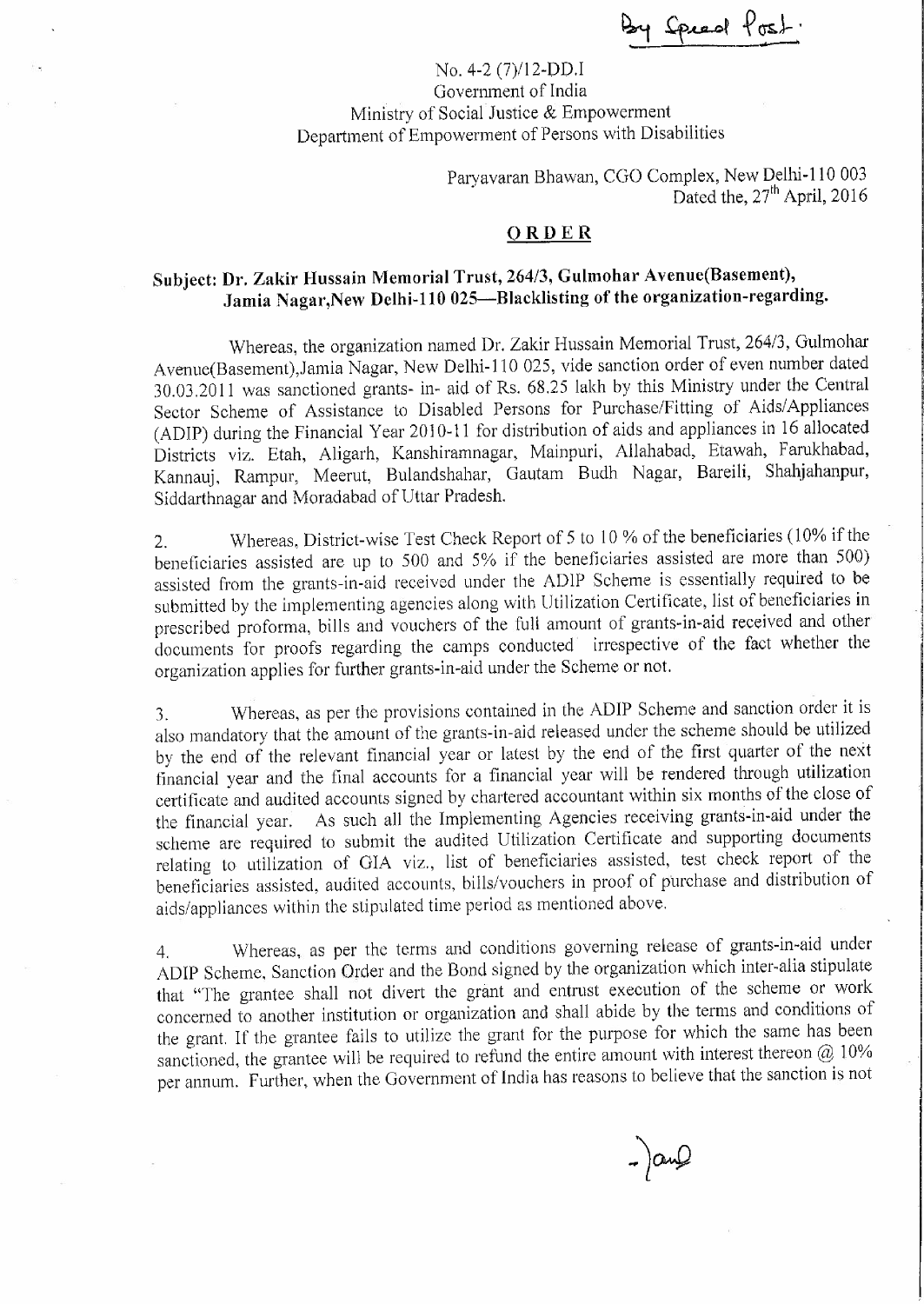being utilized for the approved purpose the amount would be recovered from the implementing agency with interest and no further assistance would be given to the agency."

5. Whereas, a letter was sent to the Trust to expedite furnishing Utilization Certificate for the GIA released for the year 2010-11 vide letter dated 17.09.13 and D.O. letter dated 13.10.2013. In response to that the Trust vide letter dated 20.12.2013 furnished audited Utilization Certificate for grants-in-aid of Rs .68 .25 lakh released during 2010-11 along with summary of payments made, district-wise expenditure incurred for distribution of aids and appliances. The Trust also stated that additional detailed chart of aid and appliances supplied plus details of other expenditure and list of beneficiaries will be supplied shortly. Therefore, the Trust was again requested vide Ministry's letter dated 07.03.2014 to furnish the remaining documents viz., list of assisted beneficiaries, test check report, bills/vouchers as proof of purchase and distribution of aids/appliances of ISI standard, photographs of camps etc.

6. Whereas, the Ministry reminded the Trust vide letter dated 21.04.2014 to submit. all the requisite documents by 30.04.2014. The Trust vide letter dated 28.4.2014 citing reasons for re-verification of the documents at the District level and the General Elections at that time, sought extension of time till the end of May, 2014. After examining the matter, the Trust was given a last opportunity vide Ministry's letter dated 15.05.2014 to submit all the required documents by 31.05.2014, failing which necessary action against the Trust will be initiated by the Ministry for recovery of the grants-in-aid released to the Trust during 2010-11 as per provisions contained in ADIP Scheme as well as terms and conditions stipulated in the sanction order of even number dated 30.03.2011.

7. Whereas, the Trust had sought further clarifications from the Ministry regarding requirement for submission of Test Check Reports relating to grants-in-Aid for the year 2010- 11 stating that they have no intention to seek further grants-in-aid under ADIP Scheme. As it is mandatory on the part of the Trust to submit the Test Check Reports of the beneficiaries of all the 16 districts with regard to release of grants-in-aid of Rs.68.25 Lakh during 2010-11 along with all other documents, the requisite clarification was furnished to the Trust vide as per Ministry's letter dated 15.05.2014.

8. Whereas, despite repeated requests, the Trust failed to submit the remaining relevant documents viz. list of beneficiaries, bills/vouchers, Test check reports relating to utilization of the grants-in-aid released during 2010-11. Therefore, a Show Cause Notice was issued to the Trust vide letter dated 27.06.2014 followed by a clarification letter dated 23.07.2014 asking them to furnish the explanation by 31.07.2014. It was also mentioned in the letter that necessary action would be initiated against the Trust for recovery of entire amount of grants-in-aid along with penal interest as well as blacklisting the Trust if the explanation is not furnished by 31.07.2014.

9. Whereas, vide letter dated  $31<sup>st</sup>$  July, 2014, the Trust had submitted the following documents:

(i) Copies of bills for aids & appliances ordered and supplied and copies of transportation charges.

 $= 200$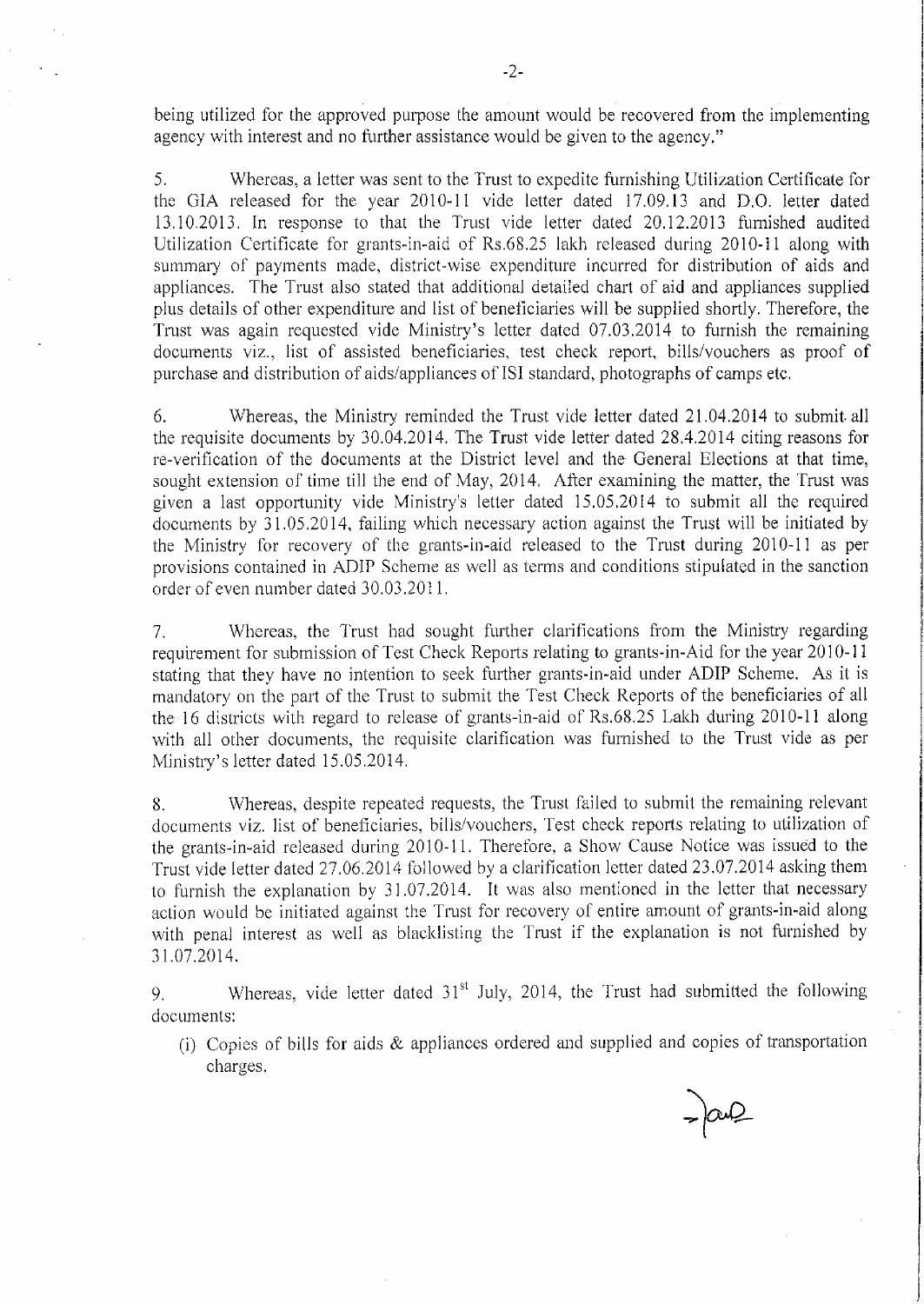- (ii) List of beneficiaries of 10 Districts at Moradabad City, Mainpuri, Kanshi Ram Nagar, Gautam Budh Nagar, Farrukhabad, Etawah, Etah, Bareilly, Allahabad, and Aligarh.
- (iii) Copies of photographs of the camps.
- (iv) Copies of Press cuttings regarding holding of camps.
- (v) A copy of blank form of Dr. Zakir Hussain Memorial Trust that has to be filled by each beneficiary.
- (vi) A copy of the list of documents which is required by the Trust from each beneficiary.

l 0. Whereas, the Trust vide letter dated 14.08.2014 also forwarded list of beneficiaries of remaining 6 Districts viz. Bulandshahar, Kannauj, Meerut, Rampur, Shahjahanpur and Siddarth Nagar and some photographs of camps.

11. Whereas, on detailed scrutiny of the documents submitted by the Trust in the Ministry, certain discrepancies were found in the list of beneficiaries. Therefore, a detailed letter was sent to the organization on 10.02.2015 pointing out the discrepancies for reconciliation by 28.02.2015. To this, the Trust vide letter dated 26.02.2015 responded with the following:

- (i) Clarified the position regarding discrepancies in the list of beneficiaries of Mainpuri District and Kanshi Ram Nagar Districts.
- (ii) Stated that the process of seeking clarification/procurement of duplicate bill from vendors has been initiated and it would be forwarded as soon as it is received from the vendors.
- (iii) Bills and Vouchers pertaining to Shahjanpur District would be submitted shortly.
- (iv) With regard to Test Check Reports, arrangements have been made by the Trust to send the list of beneficiaries to District Handicapped Welfare Office through Volunteers of the Trust, who arranged the camps, to coordinate so as to conduct Test Check as per prescribed norms and furnish the Test Check Report in the prescribed format.
- $(v)$  Clarification furnished regarding exact number of beneficiaries covered by them in Mainpuri, Kanshi Ram Nagar, Bulandshahar and Farrukhabad Districts.
- (vi) Furnished list of beneficiaries of all the 16 Districts of UP for which GIA was released during 2010-11 in the prescribed proforma.
- (vii) Furnished List of 86 beneficiaries of Kanshiram Nagar District after rectifying the discrepancies pointed out by the Ministry.

12. Whereas, in order to reconcile the bills and vouchers so as to tally with the records of the Ministry, the Trust had also requested for (a) furnishing copy of their Utilization Certificate dated 21.10.2013 with attached documents, if any and (b) copies of list of beneficiaries in respect of Mainpuri and Kanshi Ram Nagar Districts. On consideration of the request of the organization by the Ministry, the requisite documents were forwarded to the Trust vide Ministry's letter dated 01.05.2015.  $\int \frac{1}{\sqrt{1-x^2}}$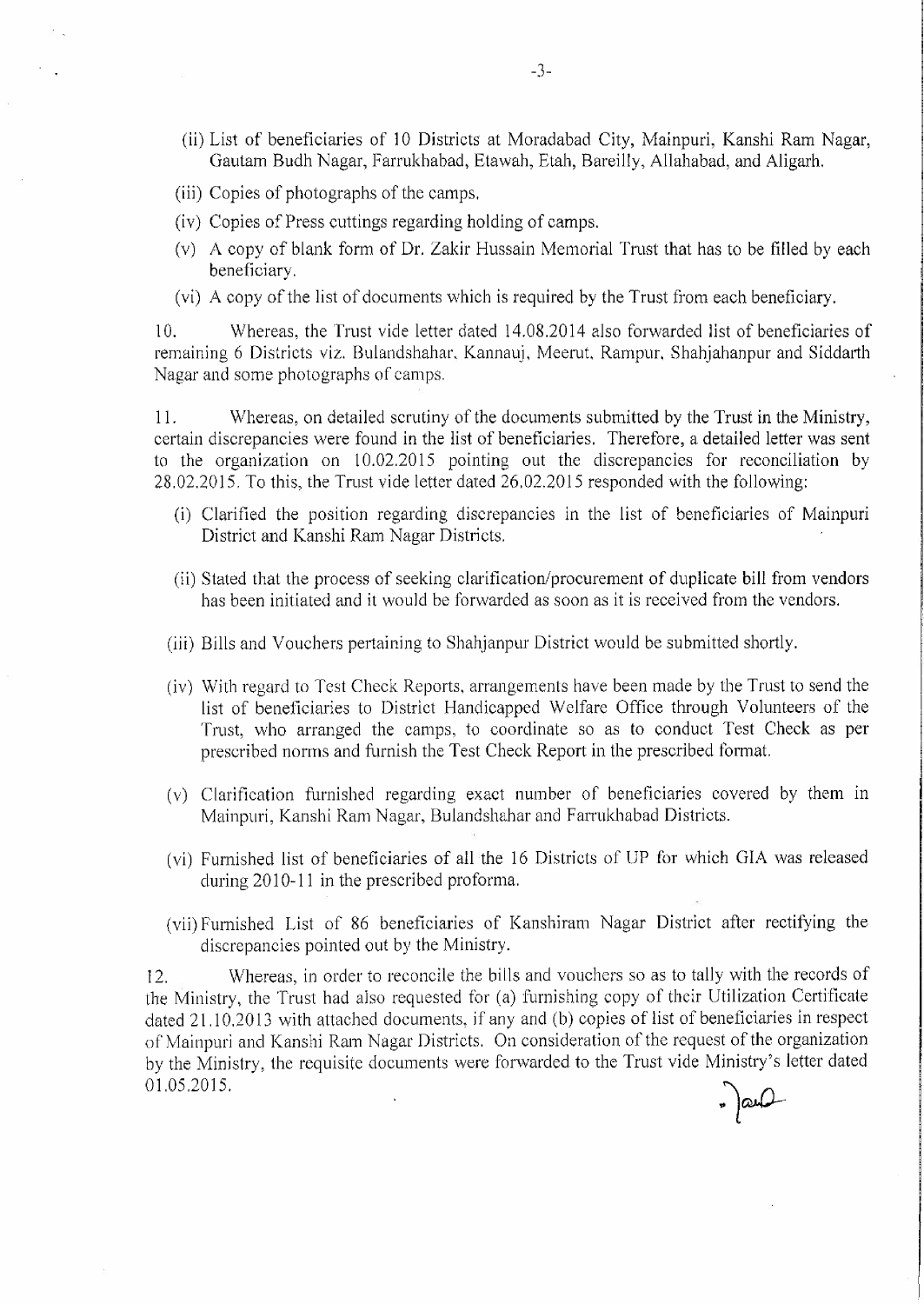13. Whereas, even after forwarding the documents by the Ministry to the Trust vide letter dated 01.05.2015, compliance action on the following points are pending with the Organization:

- I. The Organization furnished bill for an amount of Rs.60,44,695.00 only towards procurement of aids and assistive devices during 2010-11 even though grants-in-aid released was to the tune of Rs.68.25 lakh, As on date, Bill for the remaining amount of Rs.7,80,305.00 has not been furnished. The break-up of items for which clarification/ bills and vouchers have not been furnished is as under:
	- 1. Rs.2,40,000/- paid as salary to staff is not admissible under ADIP Scheme.
	- ii. Bill vouchers for the expenditure incurred for publicity amounting to Rs.1,76,590/-
	- iii. Bill vouchers for Rs. I, 16,220/- for purchase of aids and appliances for Shajahanpur camp.
	- tv. Bill vouchers for Rs. 1,33,700/- for purchase hearing aids for all 16 Districts.
	- v. Details of travelling, boarding and lodging expenses for Rs.3,58,691/-
- II. Furnishing Test Check Reports in the prescribed format for the year 2010-11 for all the 16 Districts.

14. Whereas, a Final Show Cause Notice issued on 04.12.2015 by the Ministry to the Trust giving a final opportunity to explain by 20.12.2015 as to why action against them may not be initiated as per rules, recovery of balance amount of Rs.7,80,305.00 along with penal interest for non-furnishing the Bill for the remaining amount including lodging FIR against the Trust for recovery of the said amount and also blacklisting the organization for the purpose of further grants-in-aid under ADIP Scheme. To this, the Trust vide their letter dated 29.12.2015, had requested for extension of time till January 15, 2016 to supply relevant information asked for.

15. Whereas, a letter dated 15.01.2016 was received from the Trust. Regarding Test check reports for 2010-11, it was stated in that letter that the Ministry may take up the matter with State Government to conduct the Test Check. Also revealed that in response to Ministry's letter dated 10.02.2015, the Trust had already written to Zilla Viklang Kalyan Adhikari of respective districts for conducting the Test Check Reports vide their letter dated 20.02.2015. Regarding their writing to Zilla Viklang Kalyan Adhikari to respective districts for conducting the Test Check Reports, the Ministry is being informed after a period of one year.

16. Now, keeping in view of all the above mentioned facts, especially with regard to nonsubmission of bills/vouchers for the full sanctioned amount of grants-in-aid of Rs.68.25 lakh and non-submission of Test Check Reports on time in respect of grants-in-aid released during 2010-11 under ADIP Scheme, it has been decided by the Competent Authority in public interest, to blacklist the organization namely, Dr. Zakir Hussain Memorial Trust, 264/3, Gulmohar A venue

 $\cdot$  and